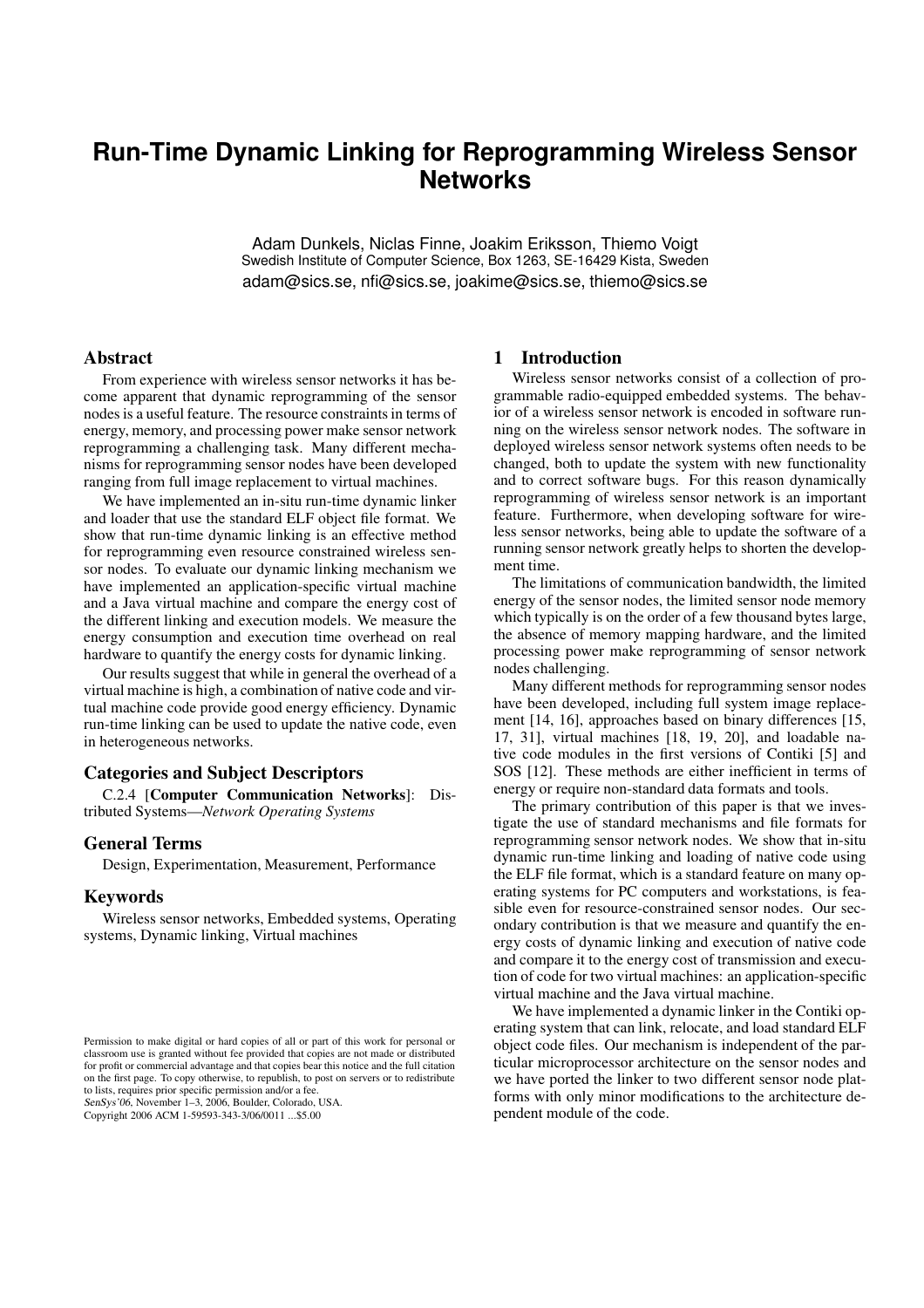To evaluate the energy costs of the dynamic linker we implement an application specific virtual machine for Contiki together with a compiler for a subset of Java. We also adapt the Java virtual machine from the lejOS system [8] to run under Contiki. We measure the energy cost of reprogramming and executing a set of program using dynamic linking of native code and the two virtual machines. Using the measurements and a simple energy consumption model we calculate break-even points for the energy consumption of the different mechanisms. Our results suggest that while the execution time overhead of a virtual machine is high, a combination of native code and virtual machine code may give good energy efficiency.

The remainder of this paper is structured as follows. In Section 2 we discuss different scenarios in which reprogramming is useful. Section 3 presents a set of mechanisms for executing code inside a sensor node and in Section 4 we discuss loadable modules and the process of linking, relocating, and loading native code. Section 5 describes our implementation of dynamic linking and our virtual machines. Our experiments and the results are presented in Section 6 and discuss the results in Section 7. Related work is reviewed in Section 8. Finally, we conclude the paper in Section 9.

## **2 Scenarios for Software Updates**

Software updates for sensor networks are necessary for a variety of reasons ranging from implementation and testing of new features of an existing program to complete reprogramming of sensor nodes when installing new applications. In this section we review a set of typical reprogramming scenarios and compare their qualitative properties.

## **2.1 Software Development**

Software development is an iterative process where code is written, installed, tested, and debugged in a cyclic fashion. Being able to dynamically reprogram parts of the sensor network system helps shorten the time of the development cycle. During the development cycle developers typically change only one part of the system, possibly only a single algorithm or a function. A sensor network used for software development may therefore see large amounts of small changes to its code.

# **2.2 Sensor Network Testbeds**

Sensor network testbeds are an important tool for development and experimentation with sensor network applications. New applications can be tested in a realistic setting and important measurements can be obtained [36]. When a new application is to be tested in a testbed the application typically is installed in the entire network. The application is then run for a specified time, while measurements are collected both from the sensors on the sensor nodes, and from network traffic.

For testbeds that are powered from a continuous energy source, the energy consumption of software updates is only of secondary importance. Instead, qualitative properties such as ease of use and flexibility of the software update mechanism are more important. Since the time required to make an update is important, the throughput of a network-wide software update is of importance. As the size of the transmitted binaries impact the throughput, the binary size still can be

|                                                           | Update    | Update   | Update | Program   |
|-----------------------------------------------------------|-----------|----------|--------|-----------|
| Scenario                                                  | frequency | fraction | level  | longevity |
| Development                                               | Often     | Small    | All    | Short     |
| Testbeds                                                  | Seldom    | Large    | All    | Long      |
| Bug fixes                                                 | Seldom    | Small    | All    | Long      |
| Reconfig.                                                 | Seldom    | Small    | App    | Long      |
| Dynamic                                                   |           |          |        |           |
| Application                                               | Often     | Small    | App    | Long      |
| Qualitative companison between different reaso<br>r⊾hl∧ 1 |           |          |        |           |

**Table 1. Qualitative comparison between different reprogramming scenarios.**

used as an evaluation metric for systems where throughput is more important than energy consumption.

# **2.3 Correction of Software Bugs**

The need for correcting software bugs in sensor networks was early identified [7]. Even after careful testing, new bugs can occur in deployed sensor networks caused by, for example, an unexpected combination of inputs or variable link connectivity that stimulate untested control paths in the communication software [30].

Software bugs can occur at any level of the system. To correct bugs it must therefore be possible to reprogram all parts of the system.

# **2.4 Application Reconfiguration**

In an already installed sensor network, the application may need to be reconfigured. This includes change of parameters, or small changes in the application such as changing from absolute temperature readings to notification when thresholds are exceeded [26]. Even though reconfiguration not necessarily include software updates [25], application reconfiguration can be done by reprogramming the application software. Hence software updates can be used in an application reconfiguration scenario.

# **2.5 Dynamic Applications**

There are many situations where it is useful to replace the application software of an already deployed sensor network. One example is the forest fire detection scenario presented by Fok et al. [9] where a sensor network is used to detect a fire. When the fire detection application has detected a fire, the fire fighters might want to run a search and rescue application as well as a fire tracking application. While it may possible to host these particular applications on each node despite the limited memory of the sensor nodes, this approach is not scalable [9]. In this scenario, replacing the application on the sensor nodes leads to a more scalable system.

# **2.6 Summary**

Table 1 compares the different scenarios and their properties. *Update fraction* refers to what amount of the system that needs to be updated for every update, *update level* to at what levels of the system updates are likely to occur, and *program longevity* to how long an installed program will be expected to reside on the sensor node.

# **3 Code Execution Models and Reprogramming**

Many different execution models and environments have been developed or adapted to run on wireless sensor nodes.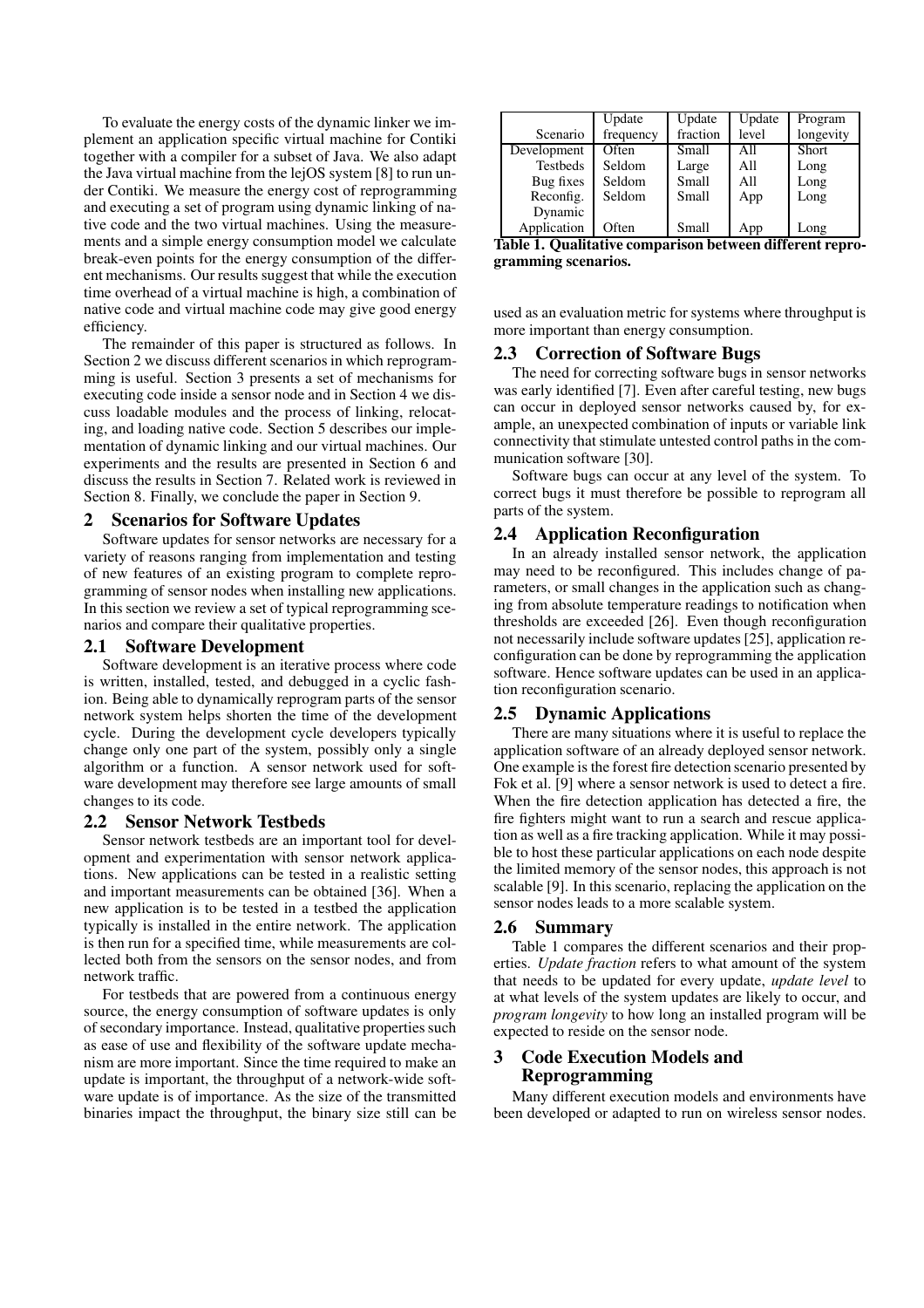Some with the notion of facilitating programming [1], others motivated by the potential of saving energy costs for reprogramming enabled by the compact code representation of virtual machines [19]. The choice of the execution model directly impacts the data format and size of the data that needs to be transported to a node. In this section we discuss three different mechanisms for executing program code inside each sensor node: script languages, virtual machines, and native code.

# **3.1 Script Languages**

There are many examples of script languages for embedded systems, including BASIC variants, Python interpreters [22], and TCL machines [1]. However, most script interpreters target platforms with much more resources than our target platforms and we have therefore not included them in our comparison.

## **3.2 Virtual Machines**

Virtual machines are a common approach to reduce the cost of transmitting program code in situations where the cost of distributing a program is high. Typically, program code for a virtual machine can be made more compact than the program code for the physical machine. For this reason virtual machines are often used for programming sensor networks [18, 19, 20, 23].

While many virtual machines such as the Java virtual machine are generic enough to perform well for a variety of different types of programs, most virtual machines for sensor networks are designed to be highly configurable in order to allow the virtual machine to be tailored for specific applications. In effect, this means that parts of the application code is implemented as virtual machine code running on the virtual machine, and other parts of the application code is implemented in native code that can be used from the programs running on the virtual machine.

### **3.3 Native Code**

The most straightforward way to execute code on sensor nodes is by running native code that is executed directly by the microcontroller of the sensor node. Installing new native code on a sensor node is more complex than installing code for a virtual machine because the native code uses physical addresses which typically need to be updated before the program can be executed. In this section we discuss two widely used mechanisms for reprogramming sensor nodes that execute native code: full image replacement and approaches based on binary differences.

#### *3.3.1 Full Image Replacement*

The most common way to update software in embedded systems and sensor networks is to compile a complete new binary image of the software together with the operating system and overwrite the existing system image of the sensor node. This is the default method used by the XNP and Deluge network reprogramming software in TinyOS [13].

The full image replacement does not require any additional processing of the loaded system image before it is loaded into the system, since the loaded image resides at the same, known, physical memory address as the previous system image. For some systems, such as the Scatterweb system

code [33], the system contains both an operating system image and a small set of functions that provide functionality for loading new operating system images. A new operating system image can overwrite the existing image without overwriting the loading functions. The addresses of the loading functions are hard-coded in the operating system image.

#### *3.3.2 Diff-based Approaches*

Often a small update in the code of the system, such as a bugfix, will cause only minor differences between in the new and old system image. Instead of distributing a new full system image the binary differences, deltas, between the modified and original binary can be distributed. This reduces the amount of data that needs to be transferred. Several types of diff-based approaches have been developed [15, 17, 31] and it has been shown that the size of the deltas produced by the diff-based approaches is very small compared to the full binary image.

### **4 Loadable Modules**

A less common alternative to full image replacement and diff-based approaches is to use loadable modules to perform reprogramming. With loadable modules, only parts of the system need to be modified when a single program is changed. Typically, loadable modules require support from the operating system. Contiki and SOS are examples of systems that support loadable modules and TinyOS is an example of an operating system without loadable module support.

A loadable module contains the native machine code of the program that is to be loaded into the system. The machine code in the module usually contains references to functions or variables in the system. These references must be resolved to the physical address of the functions or variables before the machine code can be executed. The process of resolving those references is called linking. Linking can be done either when the module is compiled or when the module is loaded. We call the former approach pre-linking and the latter dynamic linking. A pre-linked module contains the absolute physical addresses of the referenced functions or variables whereas a dynamically linked module contains the symbolic names of all system core functions or variables that are referenced in the module. This information increases the size of the dynamically linked module compared to the pre-linked module. The difference is shown in Figure 1. Dynamic linking has not previously been considered for wireless sensor networks because of the perceived run-time overhead, both in terms of execution time, energy consumption, and memory requirements.

The machine code in the module usually contains references not only to functions or variables in the system, but also to functions or variables within the module itself. The physical address of those functions will change depending on the memory address at which the module is loaded in the system. The addresses of the references must therefore be updated to the physical address that the function or variable will have when the module is loaded. The process of updating these references is known as relocation. Like linking, relocation can be done either at compile-time or at run-time.

When a module has been linked and relocated the program loader loads the module into the system by copying the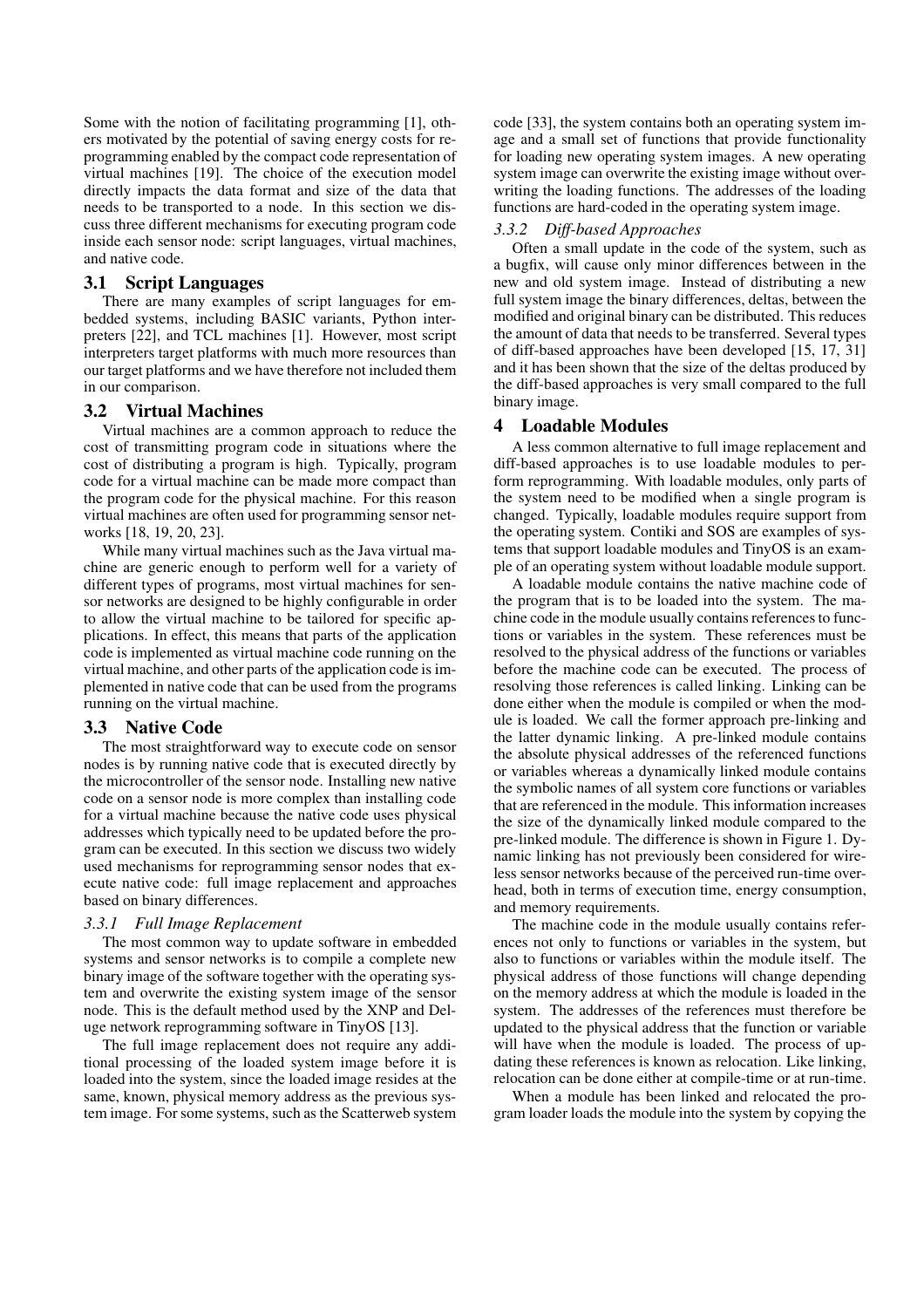

**Figure 1. The difference between a pre-linked module and a module with dynamic linking information: the prelinked module contains physical addresses whereas the dynamically linked module contains symbolic names.**

linked and relocated native code into a place in memory from where the program can be executed.

# **4.1 Pre-linked Modules**

The machine code of a pre-linked module contains absolute addresses of all functions and variables in the system code that are referenced by the module. Linking of the module is done at compile time and only relocation is performed at run-time. To link a pre-linked module, information about the physical addresses of all functions and variables in the system into which the module is to be loaded must be available at compile time.

There are two benefits of pre-linked modules over dynamically linked modules. First, pre-linked modules are smaller than dynamically linked modules which results in less information to be transmitted. Second, the process of loading a pre-linked module into the system is less complex than the process of linking a dynamically linked module. However, the fact that all physical addresses of the system core are hard-coded in the pre-linked module is a severe drawback as a pre-linked module can only be loaded into a system with the exact same physical addresses as the system that was to generate the list of addresses that was used for linking the module.

In the original Contiki system [5] we used pre-linked binary modules for dynamic loading. When compiling the Contiki system core, the compiler generated a map file containing the mapping between all globally visible functions and variables in the system core and their addresses. This list of addresses was used to pre-link Contiki modules.

We quickly noticed that while pre-linked binary modules worked well for small projects with a homogeneous set of sensor nodes, the system quickly became unmanageable when the number of sensor nodes grew. Even a small change to the system core of one of the sensor nodes would make it impossible to load binary a module into the system bedcase the addresses of variables and functions in the core were different from when the program was linked. We used version numbers to guard against this situation. Version numbers did help against system crashes, but did not solve the general problem: new modules could not be loaded into the system.

## **4.2 Dynamic Linking**

With dynamic linking, the object files do not only contain code and data, but also names of functions are variables of the system core that are referenced by the module. The code in the object file cannot be executed before the physical addresses of the referenced variables and functions have been filled in. This process is done at run time by a dynamic linker.

In the Contiki dynamic linker we use two file formats for the dynamically linked modules, ELF and Compact ELF.

#### *4.2.1 ELF - Executable and Linkable Format*

One of the most common object code format for dynamic linking is the Executable and Linkable Format (ELF) [3]. It is a standard format for object files and executables that is used for most modern Unix-like systems. An ELF object file include both program code and data and additional information such as a symbol table, the names of all external unresolved symbols, and relocation tables. The relocation tables are used to locate the program code and data at other places in memory than for which the object code originally was assembled. Additionally, ELF files can hold debugging information such as the line numbers corresponding to specific machine code instructions, and file names of the source files used when producing the ELF object.

ELF is also the default object file format produced by the GCC utilities and for this reason there are a number of standard software utilities for manipulating ELF files available. Examples include debuggers, linkers, converters, and programs for calculating program code and data memory sizes. These utilities exist for a wide variety of platforms, including MS Windows, Linux, Solaris, and FreeBSD. This is a clear advantage over other solutions such as FlexCup [27], which require specialized utilities and tools.

Our dynamic linker in Contiki understands the ELF format and is able to perform dynamic linking, relocation, and loading of ELF object code files. The debugging features of the ELF format are not used.

## *4.2.2 CELF - Compact ELF*

One problem with the ELF format is the overhead in terms of bytes to be transmitted across the network, compared to pre-linked modules. There are a number of reasons for the extra overhead. First, ELF, as any dynamically relocatable file format, includes the symbolic names of all referenced functions or variables that need to be linked at run-time. Second, and more important, the ELF format is designed to work on 32-bit and 64-bit architectures. This causes all ELF data structures to be defined with 32-bit data types. For 8-bit or 16-bit targets the high 16 bits of these fields are unused.

To quantify the overhead of the ELF format we devise an alternative to the ELF object code format that we call CELF - Compact ELF. A CELF file contains the same information as an ELF file, but represented with 8 and 16-bit datatypes.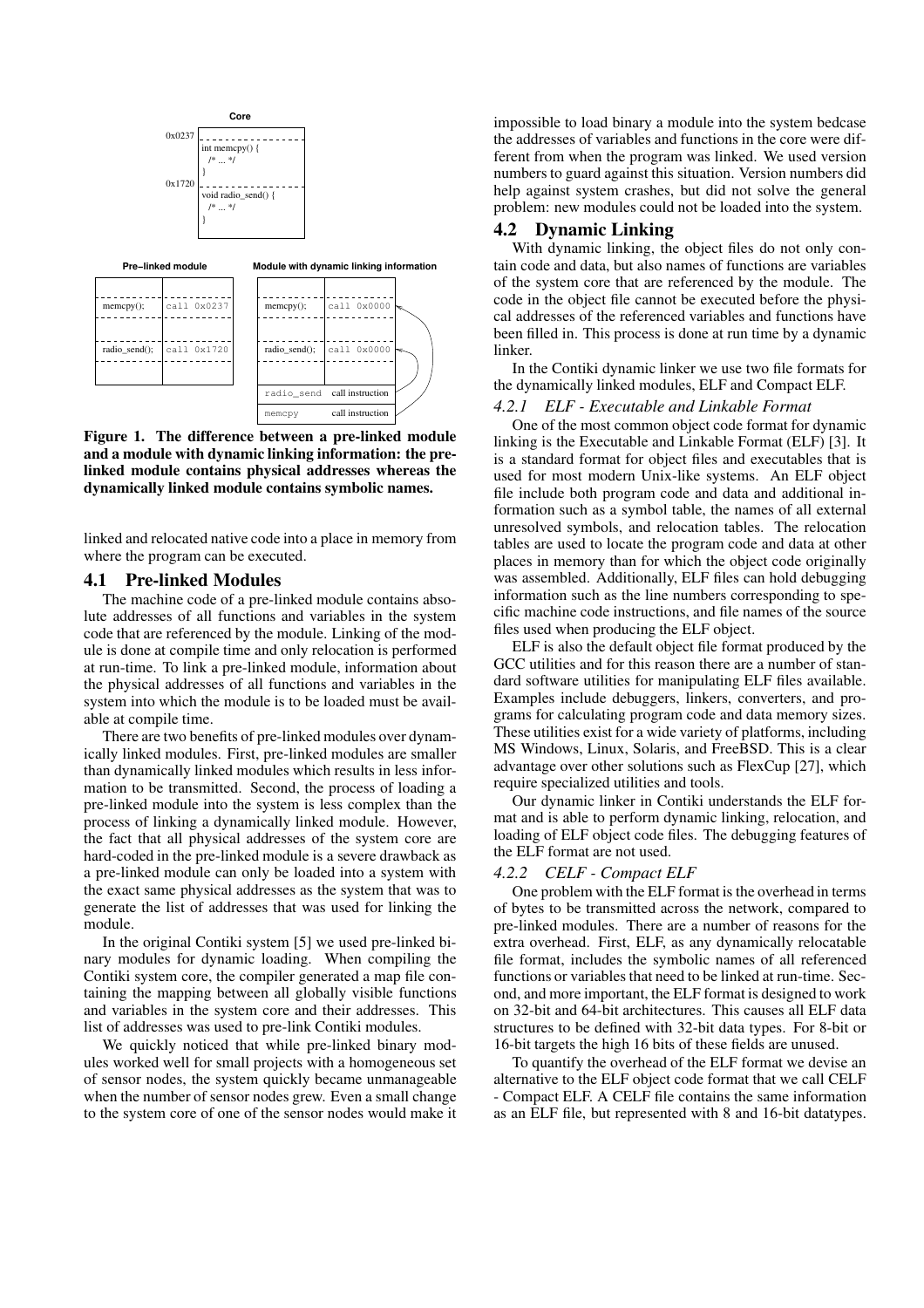CELF files typically are half the size of the corresponding ELF file. The Contiki dynamic loader is able to load CELF files and a utility program is used to convert ELF files to CELF files.

It is possible to further compress CELF files using lossless data compression. However, we leave the investigation of the energy-efficiency of this approach to future work.

The drawback of the CELF format is that it requires a special compressor utility is for creating the CELF files. This makes the CELF format less attractive for use in many realworld situations.

## **4.3 Position Independent Code**

To avoid performing the relocation step when loading a module, it is in some cases possible to compile the module into position independent code. Position independent code is a type of machine code which does not contain any absolute addresses to itself, but only relative references. This is the approach taken by the SOS system.

To generate position independent code compiler support is needed. Furthermore, not all CPU architectures support position independent code and even when supported, programs compiled to position independent code typically are subject to size restrictions. For example, the AVR microcontroller supports position independent code but restricts the size of programs to 4 kilobytes. For the MSP430 no compiler is known to fully support position independent code.

#### **5 Implementation**

We have implemented run-time dynamic linking of ELF and CELF files in the Contiki operating system [5]. To evaluate dynamic linking we have implemented an application specific virtual machine for Contiki together with a compiler for a subset of Java, and have ported a Java virtual machine to Contiki.

#### **5.1 The Contiki Operating System**

The Contiki operating system was the first operating system for memory-constrained sensor nodes to support dynamic run-time loading of native code modules. Contiki is built around an event-driven kernel and has very low memory requirements. Contiki applications run as extremely lightweight protothreads[6] that provide blocking operations on top of the event-driven kernel at a very small memory cost. Contiki is designed to be highly portable and has been ported to over ten different platforms with different CPU architectures and using different C compilers.



**Figure 2. Partitioning in Contiki: the core and loadable programs in RAM and ROM.**

A Contiki system is divided into two parts: the core and the loadable programs as shown in Figure 2. The core consists of the Contiki kernel, device drivers, a set of standard applications, parts of the C language library, and a symbol table. Loadable programs are loaded on top of the core and do not modify the core.

The core has no information about the loadable programs, except for information that the loadable programs explicitly register with the core. Loadable programs, on the other hand, have full knowledge of the core and may freely call functions and access variables that reside in the core. Loadable programs can call each other by going through the kernel. The kernel dispatches calls from one loaded program to another by looking up the target program in an in-kernel list of active processes. This one-way dependency makes it possible to load and unload programs at run-time without needing to patch the core and without the need for a reboot when a module has been loaded or unloaded.

While it is possible to replace the core at run-time by running a special loadable program that overwrites the current core and reboots the system, experience has shown that this feature is not often used in practice.

#### **5.2 The Symbol Table**

The Contiki core contains a table of the symbolic names of all externally visible variable and function names in the Contiki core and their corresponding addresses. The table includes not only the Contiki system, but also the C language run-time library. The symbol table is used by the dynamic linker when linking loaded programs.

The symbol table is created when the Contiki core binary image is compiled. Since the core must contain a correct symbol table, and a correct symbol table cannot be created before the core exists, a three-step process is required to compile a core with a correct symbol table. First, an intermediary core image with an empty symbol table is compiled. From the intermediary core image an intermediary symbol table is created. The intermediary symbol table contains the correct symbols of the final core image, but the addresses of the symbols are incorrect. Second, a second intermediary core image that includes the intermediary symbol table is created. This core image now contains a symbol table of the same size as the one in the final core image so the addresses of all symbols in the core are now as they will be in the final core image. The final symbol table is then created from the second intermediary core image. This symbol table contains both the correct symbols and their correct addresses. Third, the final core image with the correct symbol table is compiled.

The process of creating a core image is automated through a simple make script. The symbol table is created using a combination of standard ELF tools.

For a typical Contiki system the symbol table contains around 300 entries which amounts to approximately 4 kilobytes of data stored in flash ROM.

## **5.3 The Dynamic Linker**

We implemented a dynamic linker for Contiki that is designed to link, relocate, and load either standard ELF files [3] and CELF, Compact ELF, files. The dynamic linker reads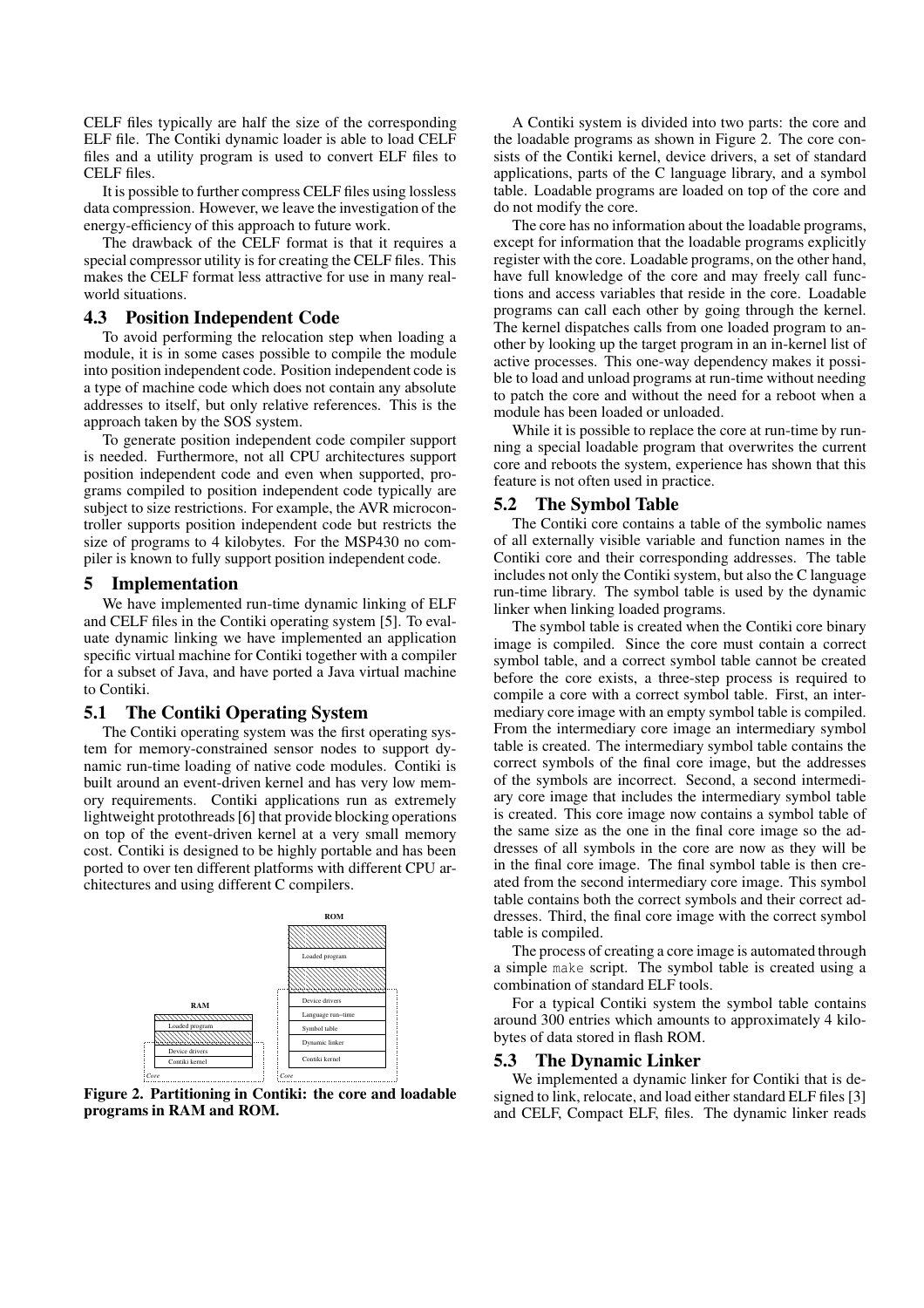ELF/CELF files through the Contiki virtual filesystem interface, CFS, which makes the dynamic linker unaware of the physical location of the ELF/CELF file. Thus the linker can operate on files stored either in RAM, on-chip flash ROM, external EEPROM, or external ROM without modification. Since all file access to the ELF/CELF file is made through the CFS, the dynamic linker does not need to concern itself with low-level filesystem details such as wear-leveling or fragmentation [4] as this is better handled by the CFS.

The dynamic linker performs four steps to link, relocate and load an ELF/CELF file. The dynamic linker first parses the ELF/CELF file and extracts relevant information about where in the ELF/CELF file the code, data, symbol table, and relocation entries are stored. Second, memory for the code and data is allocated from flash ROM and RAM, respectively. Third, the code and data segments are linked and relocated to their respective memory locations, and fourth, the code is written to flash ROM and the data to RAM.

Currently, memory allocation for the loaded program is done using a simple block allocation scheme. More sophisticated allocation schemes will be investigated in the future. *5.3.1 Linking and Relocating*

The relocation information in an ELF/CELF file consists of a list of relocation entries. Each relocation entry corresponds to an instruction or address in the code or data in the module that needs to be updated with a new address. A relocation entry contains a pointer to a symbol, such as a variable name or a function name, a pointer to a place in the code or data contained in the ELF/CELF file that needs to be updated with the address of the symbol, and a relocation type which specifies how the data or code should be updated. The relocation types are different depending on the CPU architecture. For the MSP430 there is only one single relocation type, whereas the AVR has 19 different relocation types.

The dynamic linker processes a relocation entry at a time. For each relocation entry, its symbol is looked up in the symbol table in the core. If the symbol is found in the core's symbol table, the address of the symbol is used to patch the code or data to which the relocation entry points. The code or data is patched in different ways depending on the relocation type and on the CPU architecture.

If the symbol in the relocation entry was not found in the symbol table of the core, the symbol table of the ELF/CELF file itself is searched. If the symbol is found, the address that the symbol will have when the program has been loaded is calculated, and the code or data is patched in the same way as if the symbol was found in the core symbol table.

Relocation entries may also be relative to the data, BSS, or code segment in the ELF/CELF file. In that case no symbol is associated with the relocation entry. For such entries the dynamic linker calculates the address that the segment will have when the program has been loaded, and uses that address to patch the code or data.

#### *5.3.2 Loading*

When the linking and relocating is completed, the text and data have been relocated to their final memory position. The text segment is then written to flash ROM, at the location that was previously allocated. The memory allocated for the data and BSS segments are used as an intermediate storage for transferring text segment data from the ELF/CELF file before it is written to flash ROM. Finally, the memory allocated for the BSS segment is cleared, and the contents of the data segment is copied from the ELF/CELF file.

#### *5.3.3 Executing the Loaded Program*

When the dynamic linker has successfully loaded the code and data segments, Contiki starts executing the program.

The loaded program may replace an already running Contiki service. If the service that is to be replaced needs to pass state to the newly loaded service, Contiki supports the allocation of an external memory buffer for this purpose. However, experience has shown that this mechanism has been very scarcely used in practice and the mechanism is likely to be removed in future versions of Contiki.

#### *5.3.4 Portability*

Since the ELF/CELF format is the same across different platforms, we designed the Contiki dynamic linker to be easily portable to new platforms. The loader is split into one architecture specific part and one generic part. The generic part parses the ELF/CELF file, finds the relevant sections of the file, looks up symbols from the symbol table, and performs the generic relocation logic. The architecture specific part does only three things: allocates ROM and RAM, writes the linked and relocated binary to flash ROM, and understands the relocation types in order to modify machine code instructions that need adjustment because of relocation.

#### *5.3.5 Alternative Designs*

The Contiki core symbol table contains all externally visible symbols in the Contiki core. Many of the symbols may never need to be accessed by loadable programs, thus causing ROM overhead. An alternative design would be to let the symbol table include only a handful of symbols, entry points, that define the only ways for an application program to interact with the core. This would lead to a smaller symbol table, but would also require a detailed specification of which entry points that should be included in the symbol table. The main reason why we did not chose this design, however, is that we wish to be able to replace modules at any level of the system. For this reason, we chose to provide the same amount of symbols to an application program as it would have, would it have been compiled directly into the core. However, we are continuing to investigate this alternative design for future versions of the system.

### **5.4 The Java Virtual Machine**

We ported the Java virtual machine (JVM) from lejOS [8], a small operating system originally developed for the Lego Mindstorms. The Lego Mindstorms are equipped with an Hitachi H8 microcontroller with 32 kilobytes of RAM available for user programs such as the JVM. The lejOS JVM works within this constrained memory while featuring preemptive threads, recursion, synchronization and exceptions. The Contiki port required changes to the RAM-only model of the lejOS JVM. To be able to run Java programs within the 2 kilobytes of RAM available on our hardware platform,Java classes needs to be stored in flash ROM rather than in RAM. The Contiki port stores the class descriptions including bytecode in flash ROM memory. Static class data and class flags that denote if classes have been initialized are stored in RAM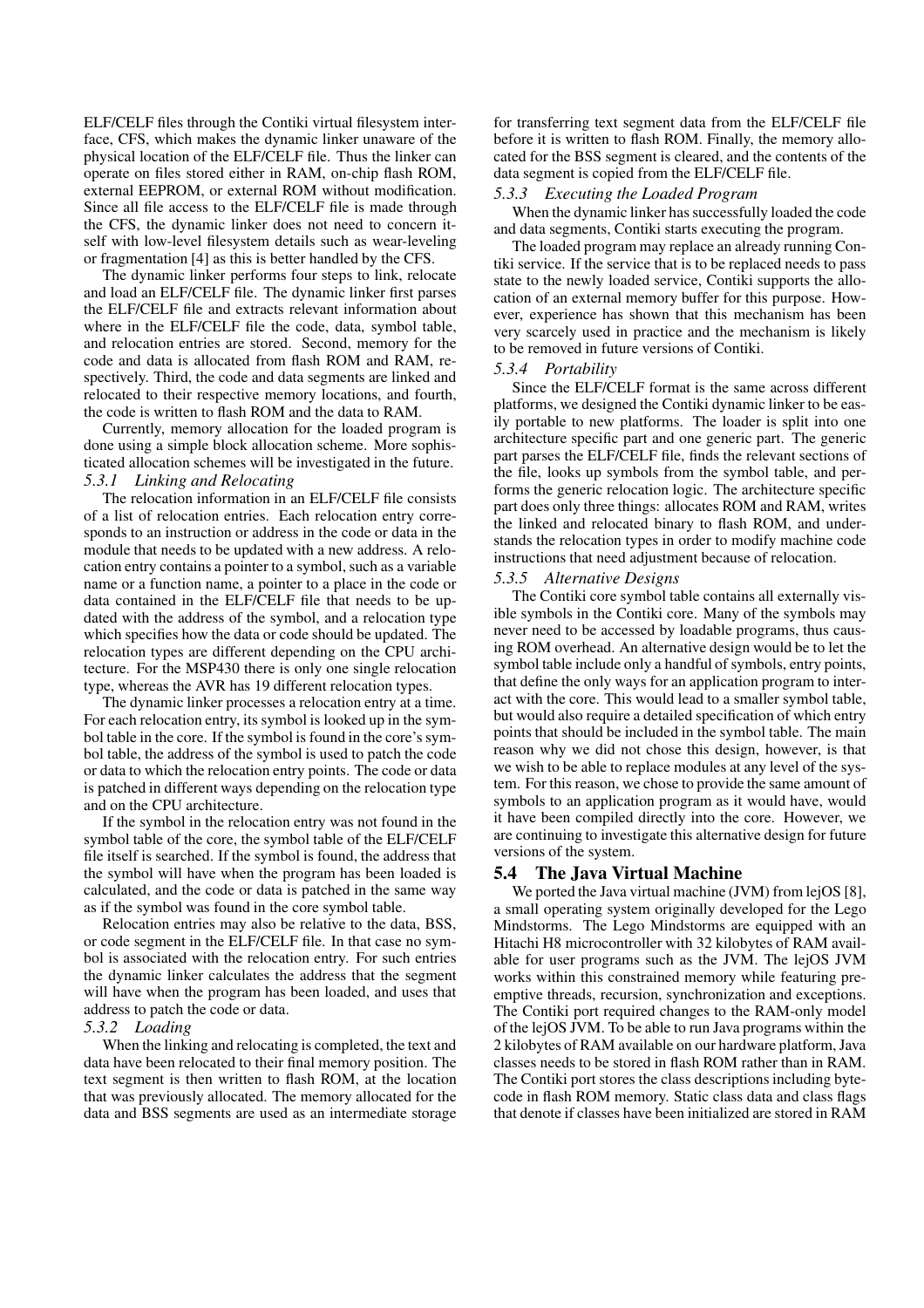as well as object instances and execution stacks. The RAM requirements for the Java part of typical sensor applications are a few hundred bytes.

Java programs can call native code methods by declaring native Java methods. The Java virtual machine dispatches calls to native methods to native code. Any native function in Contiki may be called, including services that are part of a loaded Contiki program.

#### **5.5 CVM - the Contiki Virtual Machine**

We designed the Contiki Virtual Machine, CVS, to be a compromise between an application-specific and a generic virtual machine. CVM can be configured for the application running on top of the machine by allowing functions to be either implemented as native code or as CVM code. To be able to run the same programs for the Java VM and for CVM, we developed a compiler that compiles a subset of the Java language to CVM bytecode.

The design of CVM is intentionally similar to other virtual machines, including Maté  $[19]$ , VM $*$  [18], and the Java virtual machine. CVM is a stack-based machine with separated code and data areas. The CVM instruction set contains integer arithmetic, unconditional and conditional branches, and method invocation instructions. Method invocation can be done in two ways, either by invocation of CVM bytecode functions, or by invocation of functions implemented in native code. Invocation of native functions is done through a special instruction for calling native code. This instruction takes one parameter, which identifies the native function that is to be called. The native function identifiers are defined at compile time by the user that compiles a list of native functions that the CVM program should be able to call. With the native function interface, it is possible for a CVM program to call any native functions provided by the underlying system, including services provided by loadable programs.

Native functions in a CVM program are invoked like any other function. The CVM compiler uses the list of native functions to translate calls to such functions into the special instruction for calling native code. Parameters are passed to native functions through the CVM stack.

#### **6 Evaluation**

To evaluate dynamic linking of native code we compare the energy costs of transferring, linking, relocating, loading, and executing a native code module in ELF format using dynamic linking with the energy costs of transferring, loading, and executing the same program compiled for the CVM and the Java virtual machine. We devise a simple model of the energy consumption of the reprogramming process. Thereafter we experimentally quantify the energy and memory consumption as well as the execution overhead for the reprogramming, the execution methods and the applications. We use the results of the measurements as input into the model which enables us to perform a quantitative comparison of the energy-efficiency of the reprogramming methods.

We use the ESB board [33] and the Telos Sky board [29] as our experimental platforms. The ESB is equipped with an MSP430 microcontroller with 2 kilobytes of RAM and 60 kilobytes of flash ROM, an external 64 kilobyte EEPROM, as well as a set of sensors and a TR1001 radio transceiver.

```
PROCESS_THREAD(test_blink, ev, data)
{
 static struct etimer t;
 PROCESS_BEGIN():
 etimer_set(&t, CLOCK_SECOND);
  while(1)leds_on(LEDS_GREEN);
   PROCESS_WAIT_UNTIL(etimer_expired(&t));
   etimer_reset(&t);
    leds_off(LEDS_GREEN);
   PROCESS_WAIT_UNTIL(etimer_expired(&t));
   etimer_reset(&t);
  }
 PROCESS_END();
}
```
**Figure 3. Example Contiki program that toggles the LEDs every second.**

The Telos Sky is equipped with an MSP430 microcontroller with 10 kilobytes of RAM and 48 kilobytes of flash ROM together with a CC2420 radio transceiver. We use the ESB to measure the energy of receiving, storing, linking, relocating, loading and executing loadable modules and the Telos Sky to measure the energy of receiving loadable modules.

We use three Contiki programs to measure the energy efficiency and execution overhead of our different approaches. Blinker, the first of the two programs, is shown in Figure 3. It is a simple program that toggles the LEDs every second. The second program, Object Tracker, is an object tracking application based on abstract regions [35]. To allow running the programs both as native code, as CVM code, and as Java code we have implemented these programs both in C and Java. A schematic illustration of the C implementation is in Figure 4. To support the object tracker program, we implemented a subset of the abstract regions mechanism in Contiki. The Java and CVM versions of the program call native code versions of the abstract regions functions. The third program is a simple 8 by 8 vector convolution calculation.

#### **6.1 Energy Consumption**

We model the energy consumption *E* of the reprogramming process with

$$
E = E_p + E_s + E_l + E_f
$$

where  $E_p$  is the energy spent in transferring the object over the network,  $E_s$  the energy cost of storing the object on the device,  $E_l$  the energy consumed by linking and relocating the object, and  $E_f$  the required energy for of storing the linked program in flash ROM. We use a simplified model of the network propagation energy where we assume a propagation protocol where the energy consumption  $E_p$  is proportional to the size of the object to be transferred. Formally,

$$
E_p = P_p s_o
$$

where  $s_o$  is the size of the object file to be transferred and  $P_p$ is a constant scale factor that depends on the network protocol used to transfer the object. We use similar equations for  $E<sub>s</sub>$  (energy for storing the binary) and  $E<sub>l</sub>$  (energy for linking and relocating). The equation for  $E_f$  (the energy for load-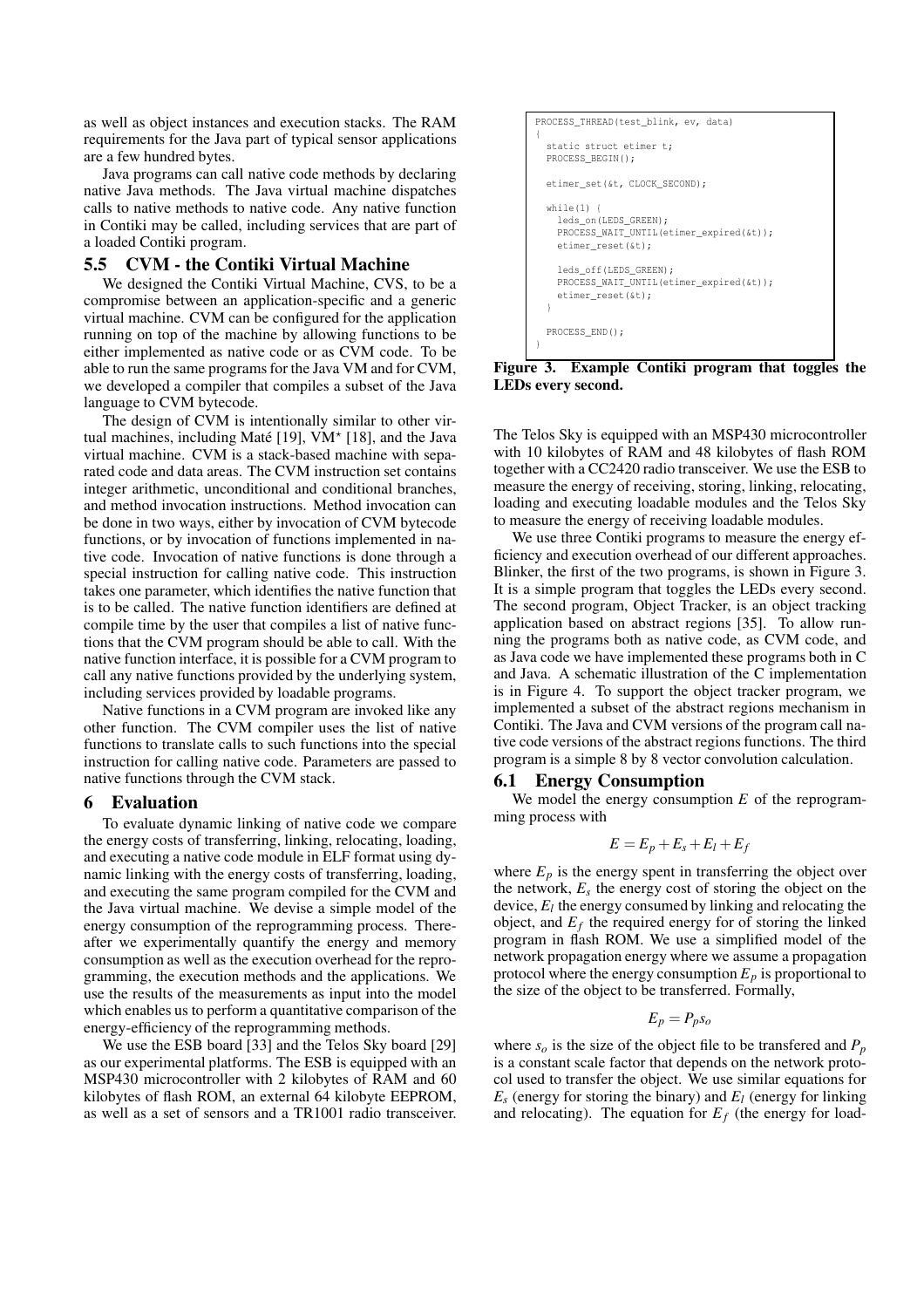```
PROCESS_THREAD(use_regions_process, ev, data)
{
  PROCESS_BEGIN();
  while(1) {
    value = pir_sensor.value();
    region_put(reading_key, value);
    region_put(reg_x_key, value * loc_x());
    region_put(reg_y_key, value * loc_y());
if(value > threshold) {
      max = region_max(reading_key);
      if(max == value) {
        sum = region_sum(reading_key);
        sum x = region_sum(reg_x_key);
        sum_y = region\_sum(req_y\_key);
        centroid_x = sum_x / sum;centroid_y = sum_y / sum;send(centroid_x, centroid_y);
      }
    }
    etimer_set(&t, PERIODIC_DELAY);
    PROCESS_WAIT_UNTIL(etimer_expired(&t));
  }
  PROCESS_END();
}
```
**Figure 4. Schematic implementation of an object tracker based on abstract regions.**

ing the binary to ROM) contains the size of the compiled code size of the program instead of the size of the object file. This model is intentionally simple and we consider it good enough for our purpose of comparing the energy-efficiency of different reprogramming schemes.

### *6.1.1 Lower Bounds on Radio Reception Energy*

We measured the energy consumption of receiving data over the radio for two different radio transceivers: the TR1001 [32], that is used on the ESB board, and the CC2420 [2], that conforms to the IEEE 802.15.4 standard [11] and is used on the Telos Sky board. The TR1001 provides a very low-level interface to the radio medium. The transceiver decodes data at the bit level and transmits the bits in real-time to the CPU. Start bit detection, framing, MAC layer, checksums, and all protocol processing must be done in software running on the CPU. In contrast, the interface provided by the CC2420 is at a higher level. Start bits, framing, and parts of the MAC protocol are handled by the transceiver. The software driver handles incoming and outgoing data on the packet level.

Since the TR1001 operates at the bit-level, the communication speed of the TR1001 is determined by the CPU. We use a data rate of 9600 bits per second. The CC2420 has a data rate of 250 kilobits per second, but also incurs some protocol overhead as it provides a more high-level interface.

Figure 5 shows the current draw from receiving 1000 bytes of data with the TR1001 and CC2420 radio transceivers. These measurements constitute a lower bound on the energy consumption for receiving data over the radio, as they do not include any control overhead caused by a code propagation protocol. Nor do they include any packet headers. An actual propagation protocol would incur overhead

|                    | Time  | Energy | Time per   | Energy per  |
|--------------------|-------|--------|------------|-------------|
| Transceiver        | (s)   | (mJ)   | byte $(s)$ | byte $(mJ)$ |
| TR <sub>1001</sub> | 0.83  | 21     | 0.0008     | 0.021       |
| CC <sub>2420</sub> | 0.060 | 4.8    | 0.00006    | 0.0048      |

**Table 2. Lower bounds on the time and energy consumption for receiving 1000 bytes with the TR1001 and CC2420 transceivers. All values are rounded to two significant digits.**

because of both packet headers and control traffic. For example, the Deluge protocol has a control packet overhead of approximately 20% [14]. This overhead is derived from the total number of control packets and the total number of data packets in a sensor network. The average overhead in terms of number of excessive data packets received is 3.35 [14]. In addition to the actual code propagation protocol overhead, there is also overhead from the MAC layer, both in terms of packet headers and control traffic.

The TR1001 provides a low-level interface to the CPU, which enabled us to measure only the current draw of the receiver. We first measured the time required for receiving one byte of data from the radio. To produce the graph in the figure, we measured the current draw of an ESB board which we had programmed to turn on receive mode and busy-wait for the time corresponding to the reception time of 1000 bytes.

When measuring the reception current draw of the CC2420, we could not measure the time required for receiving one byte because the CC2420 does not provide an interface at the bit level. Instead, we used two Telos Sky boards and programmed one to continuously send back-toback packets with 100 bytes of data. We programmed the other board to turn on receive mode when the on-board button was pressed. The receiver would receive 1000 bytes of data, corresponding to 10 packets, before turning the receiver off. We placed the two boards next to each other on a table to avoid packet drops. We produced the graph in Figure 5 by measuring the current draw of the receiver Telos Sky board. To ensure that we did not get spurious packet drops, we repeated the measurement five times without obtaining differing results.

Table 2 shows the lower bounds on the time and energy consumption for receiving data with the TR1001 and CC2420 transceivers. The results show that while the current draw of the CC2420 is higher than that of the TR1001, the energy efficiency in terms of energy per byte of the CC2420 is better because of the shorter time required to receive the data.

# *6.1.2 Energy Consumption of Dynamic Linking*

To evaluate the energy consumption of dynamic linking, we measure the energy required for the Contiki dynamic linker to link and load two Contiki programs. Normally, Contiki loads programs from the radio network but to avoid measuring any unrelated radio or network effects, we stored the loadable object files in flash ROM before running the experiments. The loadable objects were stored as ELF files from which all debugging information and symbols that were not needed for run-time linking was removed. At boot-up,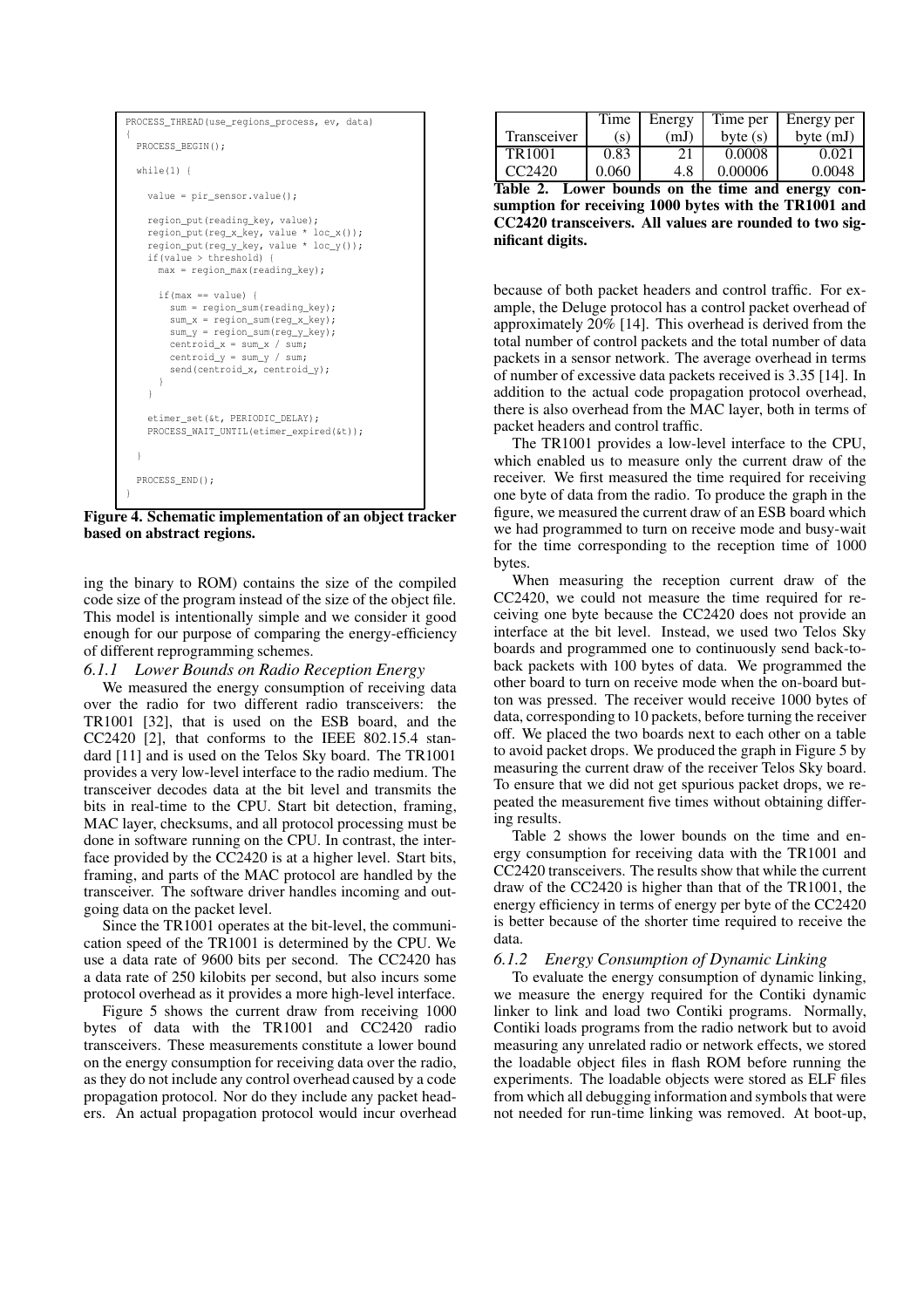

Time (s) Time (s) **Figure 5. Current draw for receiving 1000 bytes with the TR1001 and CC2420, respectively.**



**Figure 6. Current draw for writing the Blinker ELF file to EEPROM (0 - 0.166 s), linking and relocating the program (0.166 - 0.418 s), writing the resulting code to flash ROM (0.418 - 0.488 s), and executing the binary (0.488 s and onward). The current spikes delimit the three steps and are intentionally caused by blinking on-board LEDs. The high energy consumption when executing the binary is caused by the green LED.**

one ELF file was copied into an on-board EEPROM from where the Contiki dynamic linker linked and relocated the ELF file before it loaded the program into flash ROM.

Figure 6 shows the current draw when loading the Blinker program, and Figure 7 shows the current draw when loading the Object Tracker program. The current spikes seen in both graphs are intentionally caused by blinking the onboard LEDs. The spikes delimit the four different steps that the loader is going through: copying the ELF object file to EEPROM, linking and relocating the object code, copying the linked code to flash ROM, and finally executing the loaded program. The current draw of the green LED is slightly above 8 mA, which causes the high current draw when executing the blinker program (Figure 6). Similarly, when the object tracking application starts, it turns on the radio for neighbor discovery. This causes the current draw to rise to around 6 mA in Figure 7, and matches the radio current measurements in Figure 5.

Table 3 shows the energy consumption of loading and linking the Blinker program. The energy was obtained from integration of the curve from Figure 6 and multiplying it by



**Figure 7. Current draw for writing the Object Tracker ELF file to EEPROM (0 - 0.282 s), linking and relocating the program (0.282 - 0.882 s), writing the resulting code to flash ROM (0.882 - 0.988 s), and executing the binary (0.988 s and onward). The current spikes delimit the three steps and are intentionally caused by blinking on-board LEDs. The high current draw when executing the binary comes from the radio being turned on.**

the voltage used in our experiments (4.5 V). We see that the linking and relocation step is the most expensive in terms of energy. It is also the longest step.

To evaluate the energy overhead of the ELF file format, we compare the energy consumption for receiving four different Contiki programs using the ELF and CELF formats. In addition to the two programs from Figures 3 and 4 we include the code for the Contiki code propagation mechanism and a network publish/subscribe program that performs periodic flooding and converging of information. The two latter programs are significantly larger. We calculate an estimate of the required energy for receiving the files by using the measured energy consumption of the CC2420 radio transceiver and multiply it by the average overhead by the Deluge code propagation protocol, 3.35 [14]. The results are listed in Table 4 and show that radio reception is more energy consuming than linking and loading a program, even for a small program. Furthermore, the results show that the relative average size and energy overhead for ELF files compared to the code and data contained in the files is approximately 4 whereas the relative CELF overhead is just under 2.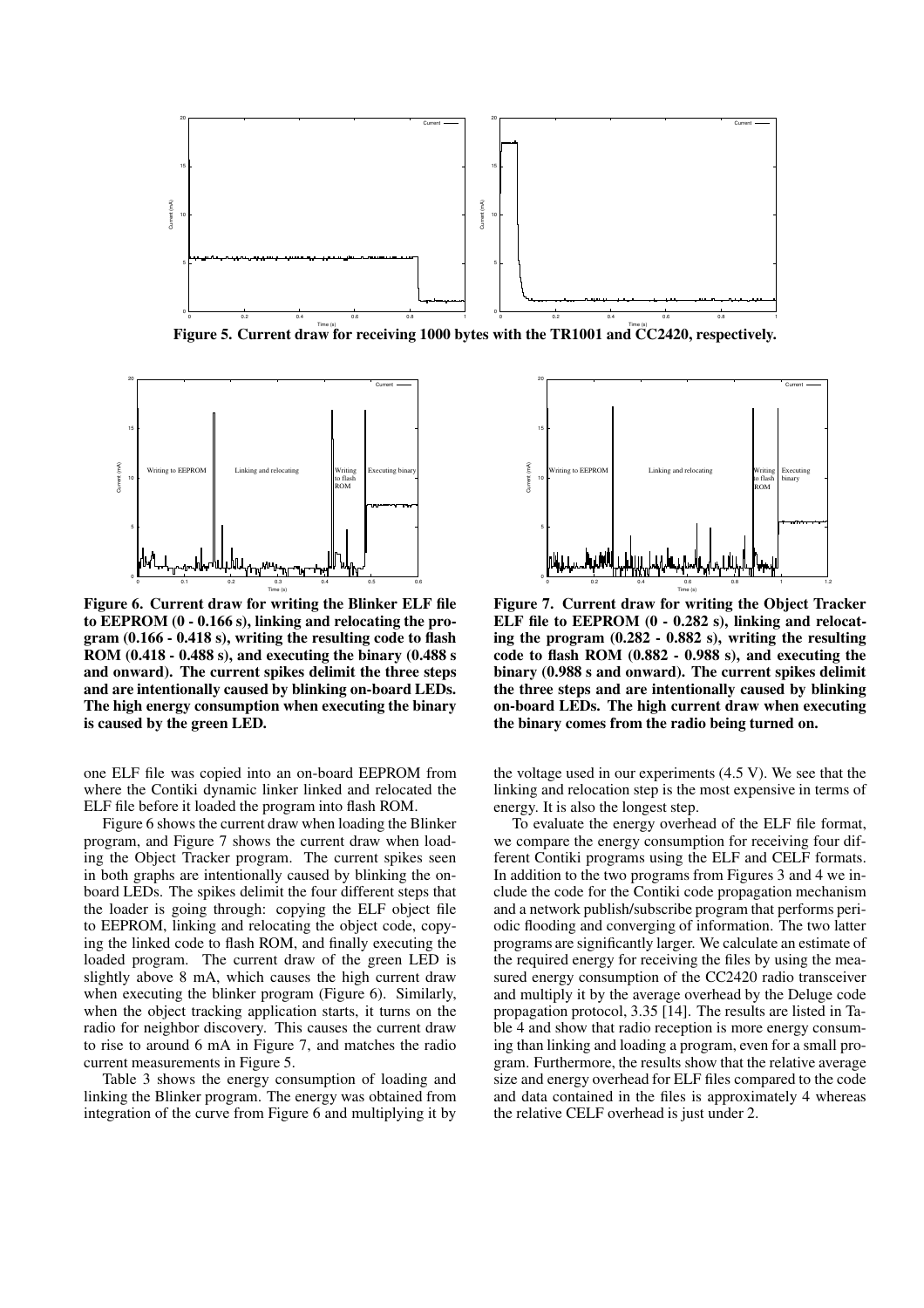|                 |      |      | <b>ELF</b> | ELF       | ELF radio     | <b>CELF</b> | <b>CELF</b> | CELF radio    |
|-----------------|------|------|------------|-----------|---------------|-------------|-------------|---------------|
|                 | Code | Data | file       | file size | reception     | file        | file size   | reception     |
| Program         | size | size | size       | overhead  | energy $(mJ)$ | size        | overhead    | energy $(mJ)$ |
| Blinker         | 130  | 14   | 1056       |           |               | 361         | 2.5         | 5.9           |
| Object tracker  | 344  | 22   | 668        | 5.0       | 29            | 758         | 2.0         |               |
| Code propagator | 2184 | 10   | 5696       | 2.6       | 92            | 3686        | 1.7         | 59            |
| Flood/converge  | 4298 | 42   | 8456       | 1.9       | 136           | 5399        | 1.2         |               |

Table 4. The overhead of the ELF and CELF file formats in terms of bytes and estimated reception energy for four Contiki programs. The reception energy is the lower bound of the radio reception energy with the CC2420 chip, multiplied **by the average Deluge overhead (3.35).**

|                | Blinker | Energy | Obj. Tr. | Energy |
|----------------|---------|--------|----------|--------|
| Step           | time(s) | (mJ)   | time(s)  | (mJ)   |
| Wrt. EEPROM    | 0.164   | 1.1    | 0.282    | 19     |
| Link $&$ reloc | 0.252   | 1.2    | 0.600    | 2.9    |
| Wrt. flash ROM | 0.070   | 0.62   | 0.106    | 0.76   |
| <b>Total</b>   | 0.486   | 2.9    | 0.988    | 5.5    |

**Table 3. Measured energy consumption of the storing, linking and loading of the 1056 byteslarge Blinker binary and the 1824 bytes large Object Tracker binary. The size of the Blinker code is 130 bytes and the size of the Object Tracker code is 344 bytes.**

| Module                 | ROM-  | <b>RAM</b> |
|------------------------|-------|------------|
| Static loader          | 670   |            |
| Dynamic linker, loader | 5694  | 18         |
| <b>CVM</b>             | 1344  |            |
| Java VM                | 13284 | 59         |

**Table 5. Memory requirements, in bytes. The ROM size for the dynamic linker includes the symbol table. The RAM figures do not include memory for programs running on top of the virtual machines.**

## **6.2 Memory Consumption**

Memory consumption is an important metric for sensor nodes since memory is a scarce resource on most sensor node platforms. The ESB nodes feature only 2 KB RAM and 60 KB ROM while Mica2 motes provide 128 KB of program memory and 4 KB of RAM. The less memory required for reprogramming, the more is left for applications and support for other important tasks such as security which may also require a large part of the available memory [28].

Table 5 lists the memory requirements of the static linker, the dynamic linker and loader, the CVM and the Java VM. The dynamic linker needs to keep a table of all core symbols in the system. For a complete Contiki system with process management, networking, the dynamic loader, memory allocation, Contiki libraries, and parts of the standard C library, the symbol table requires about 4 kilobytes of ROM. This is included in the ROM size for the dynamic linker.

#### **6.3 Execution Overhead**

To measure the execution overhead of the application specific virtual machine and the Java virtual machine, we implemented the object tracking program in Figure 4 in C and Java. We compiled the Java code to CVM code and Java bytecode. We ran the compiled code on the MSP430 equipped ESB board. The native C code was compiled

| Execution type                                               | Execution time (ms) | Energy $(mJ)$ |  |  |
|--------------------------------------------------------------|---------------------|---------------|--|--|
| Native                                                       | 0.479               | 0.00054       |  |  |
| <b>CVM</b>                                                   | 0.845               | 0.00095       |  |  |
| Java VM                                                      | 1.79                | 0.0020        |  |  |
| <u>lahla 6. Evecution times and energy consumption of on</u> |                     |               |  |  |

**Table 6. Execution times and energy consumption of one iteration of the tracking program.**

| Execution type | Execution time (ms) | Energy $(mJ)$ |
|----------------|---------------------|---------------|
| <b>Native</b>  | 0.67                | 0.00075       |
| <b>CVM</b>     | 58.52               | 0.065         |
| Java VM        | 65.6                | 0.073         |

**Table 7. Execution times and energy consumption of the 8 by 8 vector convolution.**

with the MSP430 port of GCC version 3.2.3. The MSP430 digitally-controlled oscillator was set to clock the CPU at a speed of 2.4576 MHz. We measured the execution time of the three implementations using the on-chip timer A1 that was set to generate a timer interrupt 1000 times per second. The execution times are averaged over 5000 iterations of the object tracking program.

The results in Table 6 show the execution time of one run of the object tracking application from Figure 4. The execution time measurements are averaged over 5000 runs of the object tracking program. The energy consumption is calculated by multiplying the execution time with the average energy consumption when a program is running with the radio turned off. The table shows that the overhead of the Java virtual machine is higher than that of the CVM, which is turn is higher than the execution overhead of the native C code.

All three implementations of the tracker program use the same abstract regions library which is compiled as native code. Thus much of the execution time in the Java VM and CVM implementations of the object tracking program is spent executing the native code in the abstract regions library. Essentially, the virtual machine simply acts as a dispatcher of calls to various native functions. For programs that spend a significant part of their time executing virtual machine code the relative execution times are significantly higher for the virtual machine programs. To illustrate this, Table 7 lists the execution times of a convolution operation of two vectors of length 8. Convolution is a common operation in digital signal processing where it is used for algorithms such as filtering or edge detection. We see that the execution time of the program running on the virtual machines is close to ten times that of the native program.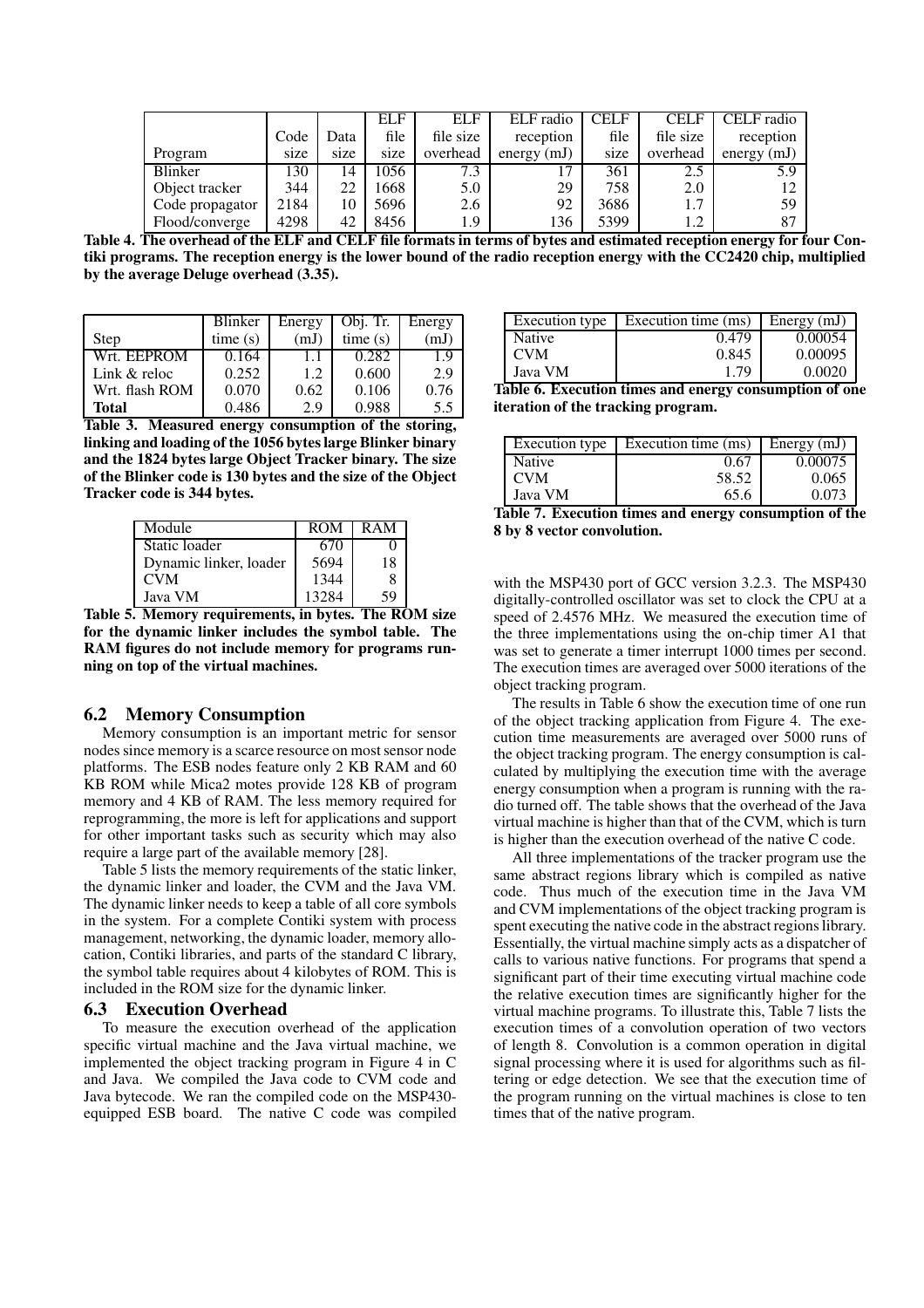|                | Dynamic      | Full image       |
|----------------|--------------|------------------|
| Step           | linking (mJ) | replacement (mJ) |
| Receiving      |              | 330              |
| Wrt. EEPROM    | 1.1          | 22               |
| Link & reloc   | 1.4          |                  |
| Wrt. flash ROM | 0.45         | 72.              |
| Total          | 20           |                  |

**Table 8. Comparison of energy-consumption of reprogramming the blinker application using dynamic linking with an ELF file and full image replacement methods.**

| Step           |      | ^EL F | <b>CVM</b> | Java |
|----------------|------|-------|------------|------|
| Size (bytes)   | 1824 | 968   | 123        | 1356 |
| Receiving      | 29   | 12    | 2.0        | 22   |
| Wrt. EEPROM    | 1.9  | 0.80  |            |      |
| Link & reloc   | 2.5  | 2.5   |            |      |
| Wrt. flash ROM | 1.2  | 1.2   |            | 4.7  |
| Total          | 35   | 16.5  | 2.0        | 26.7 |

**Table 9. Comparison of energy-consumption in mJ of reprogramming for the object tracking application using the four different methods.**

## **6.4 Quantitative Comparison**

Using our model from Section 6.1 and the results from the above measurements, we can calculate approximations of the energy consumption for distribution, reprogramming, and execution of native and virtual machine programs in order to compare the methods with each other. We set  $P_p$ , the scale factor of the energy consumption for receiving an object file, to the average Deluge overhead of 3.35.

# *6.4.1 Dynamic Linking vs Full Image Replacement*

We first compare the energy costs for the two native code reprogramming models: dynamic linking and full image replacement. Table 8 shows the results for the energy consumption of reprogramming the blinker application. The size of blinker application including the operating system is 20 KB which is about 20 times the size of the blinker application itself. Even though no linking needs to be performed during the full image replacement, this method is about 20 times more expensive to perform a whole image replacement compared to a modular update using the dynamic linker.

# *6.4.2 Dynamic Linking vs Virtual Machines*

We use the tracking application to compare reprogramming using the Contiki dynamic linker with code updates for the CVM and the Java virtual machine. CVM programs are typically very small and are not stored in EEPROM, nor are they linked or written to flash. Java uncompressed class files are loaded into flash ROM before they are executed. Table 9 shows the sizes of the corresponding binaries and the energy consumption of each reprogramming step.

As expected, the process of updating sensor nodes with native code is less energy-efficient than updating with a virtual machine. Also, as shown in Table 6, executing native code is more energy-efficient than executing code for the virtual machines.

By combining the results in Table 6 and Table 9, we can compute break-even points for how often we can execute native code as opposed to virtual machine code for the same



**Figure 8. Break-even points for the object tracking program implemented with four different linking and execution methods.**



**Figure 9. Break-even points for the vector convolution implemented with four different linking and execution methods.**

energy consumption. That is, after how many program iterations do the cheaper execution costs outweigh the more expensive code updates.

Figure 8 shows the modeled energy consumption for executing the Object Tracking program using native code loaded with an ELF object file, native code loaded with an CELF object file, CVM code, and Java code. We see that the Java virtual machine is expensive in terms of energy and will always require more energy than native code loaded with a CELF file. For native code loaded with an ELF file the energy overhead due to receiving the file makes the Java virtual machine more energy efficient until the program is repeated a few thousand times. Due to the small size of the CVM code it is very energy efficient for small numbers of program iterations. It takes about 40000 iterations of the program before the interpretation overhead outweigh the linking and loading overhead of same program running as native code and loaded as a CELF file. If the native program was loaded with an ELF file, however, the CVM program needs to be run approximately 80000 iterations before the energy costs are the same. At the break-even point, the energy consumption is only about one fifth of the energy consumption for loading the blink program using full image replacement as shown in Table 8.

In contrast with Figure 8, Figure 9 contains the breakeven points from the vector convolution in Table 7. We assume that the convolution algorithm is part of a program with the same size as in Figure 8 so that the energy consumption for reprogramming is the same. In this case the break-even points are drastically lower than in Figure 8. Here the native code loaded with an ELF file outperforms the Java imple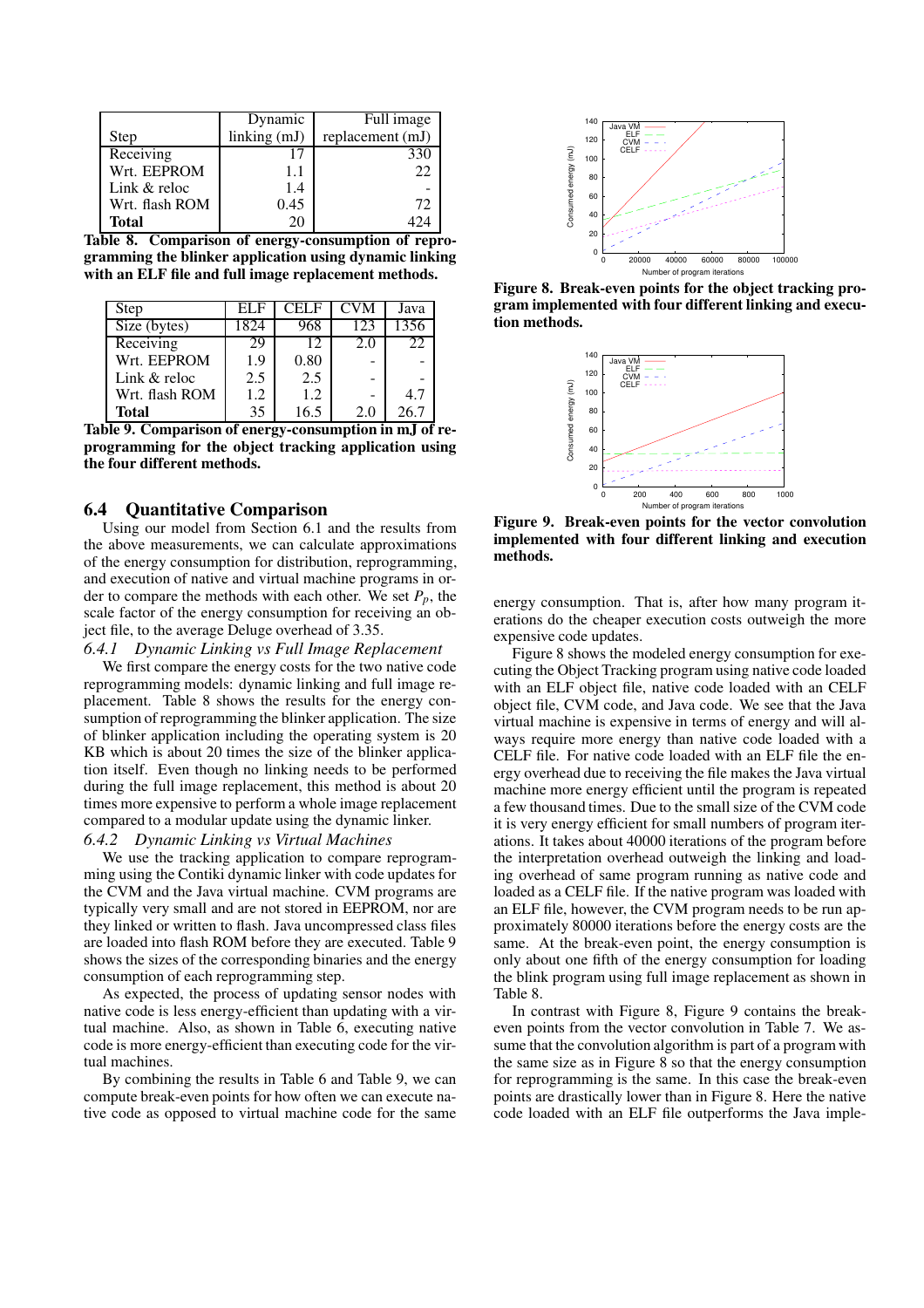mentation already at 100 iterations. The CVM implementation has spent as much energy as the native ELF implementation after 500 iterations.

## **6.5 Scenario Suitability**

We can now apply our results to the software update scenarios discussed in Section 2. In a scenario with frequent code updates, such as the dynamic application scenario or during software development, a low loading overhead is to prefer. From Figure 8 we see that both an applicationspecific virtual machine and a Java machine may be good choices. Depending on the type of application it may be beneficial to decide to run the program on top of a more flexible virtual machine such as the Java machine. The price for such a decision is higher energy overhead.

In scenarios where the update frequency is low, e.g. when fixing bugs in installed software or when reconfiguring an installed application, the higher price for dynamic linking may be worth paying. If the program is continuously run for a long time, the energy savings of being able to use native code outweigh the energy cost of the linking process. Furthermore, with a virtual machine it may not be possible to make changes to all levels of the system. For example, a bug in a low-level driver can usually only be fixed by installing new native code. Moreover, programs that are computationally heavy benefit from being implemented as native code as native code has lower energy consumption than virtual machine code.

The results from Figures 8 and 9 suggest that a combination of virtual machin code and native code can be energy efficient. For many situations this may be a viable alternative to running only native code or only virtual machine code.

## **6.6 Portability**

Because of the diversity of sensor network platforms, the Contiki dynamic linker is designed to be portable between different microcontrollers. The dynamic linker is divided into two modules: a generic part that parses and analyzes the ELF/CELF that is to be loaded, and a microcontrollerspecific part that allocates memory for the program to be loaded, performs code and data relocation, and writes the linked program into memory.

To evaluate the portability of our design we have ported the dynamic linker to two different microcontrollers: the TI MSP430 and the Atmel AVR. The TI MSP430 is used in several sensor network platforms, including the Telos Sky and the ESB. The Atmel AVR is used in the Mica2 motes.

Table 10 shows the number of lines of code needed to implement each module. The dramatic difference between the MSP430-specific module and the AVR-specific module is due to the different addressing modes used by the machine code of the two microcontrollers. While the MSP430 has only one addressing mode, the AVR has 19 different addressing modes. Each addressing mode must be handled differently by the relocation function, which leads to a larger amount of code for the AVR-specific module.

# **7 Discussion**

**Standard file formats.** Our main motivation behind choosing the ELF format for dynamic linking in Contiki was

|                                                         | Lines of code, | Lines of code.      |  |  |
|---------------------------------------------------------|----------------|---------------------|--|--|
| Module                                                  | total          | relocation function |  |  |
| Generic linker                                          | 292            |                     |  |  |
| MSP430-specific                                         | 45             |                     |  |  |
| AVR-specific                                            | 143            | 104                 |  |  |
| Toble 10 Number of lines of eade for the dynamic linker |                |                     |  |  |

**Table 10. Number of lines of code for the dynamic linker and the microcontroller-specific parts.**

that the ELF format is a standard file format. Many compilers and utilities, including all GCC utilities, are able to produce and handle ELF files. Hence no special software is needed to compile and upload new programs into a network of Contiki nodes. In contrast, FlexCup [27] or diff-based approaches require the usage of specially crafted utilities to produce meta data or diff scripts required for uploading software. These special utilities also need to be maintained and ported to the full range of development platforms used for software development for the system.

**Operating system support.** Dynamic linking of ELF files requires support from the underlying operating system and cannot be done on monolithic operating systems such as TinyOS. This is a disadvantage of our approach. For monolithic operating systems, an approach such as FlexCup is better suited.

**Heterogeneity.** With diff-based approaches a binary diff is created either at a base station or by an outside server. The server must have knowledge of the exact software configuration of the sensor nodes on which the diff script is to be run. If sensor nodes are running different versions of their software, diff-based approaches do not scale.

Specifically, in many of our development networks we have witnessed a form of *micro heterogeneity* in the software configuration. Many sensor nodes, which have been running the exact same version of the Contiki operating system, have had small differences in the address of functions and variables in the core. This micro heterogeneity comes from the different core images being compiled by different developers, each having slightly different versions of the C compiler, the C library and the linker utilities. This results in small variations of the operating system image depending on which developer compiled the operating system image. With diff-based approaches micro heterogeneity poses a big problem, as the base station would have to be aware of all the small differences between each node.

**Combination of native and virtual machine code.** Our results suggest that a combination of native and virtual machine code is an energy efficient alternative to pure native code or pure virtual machine code approaches. The dynamic linking mechanism can be used to load the native code that is used by the virtual machine code by the native code interfaces in the virtual machines.

# **8 Related Work**

Because of the importance of dynamic reprogramming of wireless sensor networks there has been a lot of effort in the area of software updates for sensor nodes both in the form of system support for software updates and execution environments that directly impact the type and size of updates as well as distribution protocols for software updates.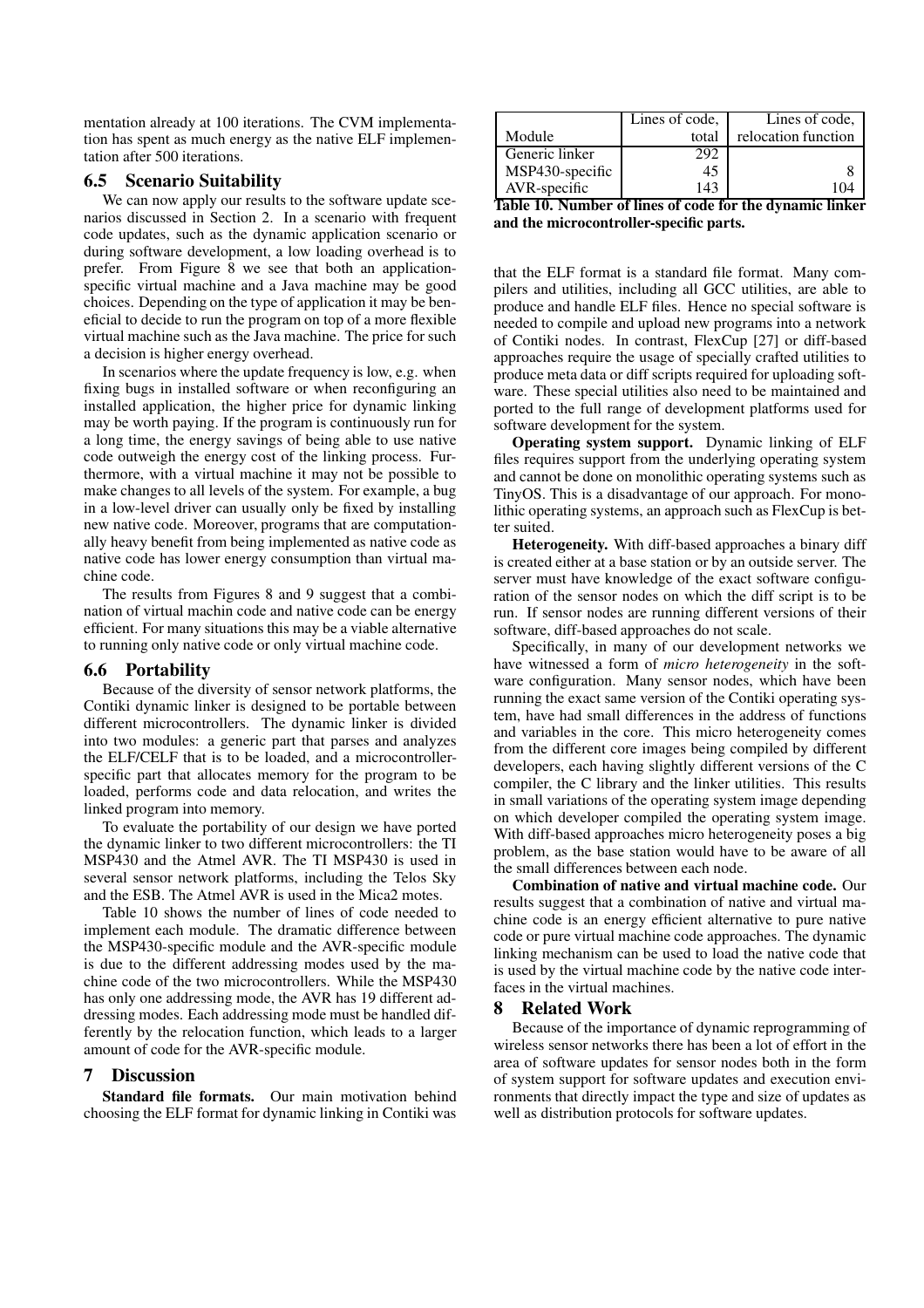Mainwaring et al. [26] also identified the trade-off between using virtual machine code that is more expensive to run but enables more energy-efficient updates and running native code that executes more efficiently but requires more costly updates. This trade-off has been further discussed by Levis and Culler [19] who implemented the Maté virtual machine designed to both simplify programming and to leverage energy-efficient large-scale software updates in sensor networks. Maté is implemented on top of TinyOS.

Levis and Culler later enhanced Maté by application specific virtual machines (ASVMs) [20]. They address the main limitations of Maté: flexibility, concurrency and propagation. Whereas Maté was designed for a single application domain only, ASVM supports a wide range of application domains. Further, instead of relying on broadcasts for code propagation as Maté, ASVM uses the trickle algorithm [21].

The MagnetOS [23] system uses the Java virtual machine to distribute applications across an ad hoc network of laptops. In MagnetOS, Java applications are partitioned into distributed components. The components transparently communicate by raising events. Unlike Maté and Contiki, MagnetOS targets larger platforms than sensor nodes such as PocketPC devices. SensorWare [1] is another scriptbased proposal for programming nodes that targets larger platforms. VM\* is a framework for runtime environments for sensor networks [18]. Using this framework Koshy and Pandey have implemented a subset of the Java Virtual Machine that enables programmers to write applications in Java, and access sensing devices and I/O through native interfaces.

Mobile agent-based approaches extend the notion of injected scripts by deploying dynamic, localized and intelligent mobile agents. Using mobile agents, Fok et al. have built the Agilla platform that enables continuous reprogramming by injecting new agents into the network [9].

TinyOS uses a special description language for composing a system of smaller components [10] which are statically linked with the kernel to a complete image of the system. After linking, modifying the system is not possible [19] and hence TinyOS requires the whole image to be updated even for small code changes.

Systems that offer loadable modules besides Contiki include SOS [12] and Impala [24]. Impala features an application updater that enables software updates to be performed by linking in updated modules. Updates in Impala are coarse-grained since cross-references between different modules are not possible. Also, the software updater in Impala was only implemented for much more resource-rich hardware than our target devices. The design of SOS [12] is very similar to the Contiki system: SOS consists of a small kernel and dynamically-loaded modules. However, SOS uses position independent code to achieve relocation and jump tables for application programs to access the operating system kernel. Application programs can register function pointers with the operating system for performing inter-process communication. Position independent code is not available for all platforms, however, which limits the applicability of this approach.

FlexCup [27] enables run-time installation of software components in TinyOS and thus solves the problem that a full image replacement is required for reprogramming TinyOS applications. In contrast to our ELF-based solution, FlexCup uses a non-standard format and is less portable. Further, FlexCup requires a reboot after a program has been installed, requiring an external mechanism to save and restore the state of all other applications as well as the state of running network protocols across the reboot. Contiki does not need to be rebooted after a program has been installed.

FlexCup also requires a complete duplicate image of the binary image of the system to be stored in external flash ROM. The copy of the system image is used for constructing a new system image when a new program has been loaded. In contrast, the Contiki dynamic linker does not alter the core image when programs are loaded and therefore no external copy of the core image is needed.

Since the energy consumption of distributing code in sensor networks increases with the size of the code to be distributed several attempts have been made to reduce the size of the code to be distributed. Reijers and Langendoen [31] produce an edit script based on the difference between the modified and original executable. After various optimizations including architecture-dependent ones, the script is distributed. A similar approach has been developed by Jeong and Culler [15] who use the rsync algorithm to generate the difference between modified and original executable. Koshy and Pandey's diff-based approach [17] reduces the amount of flash rewriting by modifying the linking procedure so that functions that are not changed are not shifted.

XNP [16] was the previous default reprogramming mechanism in TinyOS which is used by the multi-hop reprogramming scheme MOAP (Multihop Over-the-Air Programming) developed to distribute node images in the sensor network. MOAP distributes data to a selective number of nodes on a neighbourhood-by-neighbourhood basis that avoids flooding [34]. In Trickle [21] virtual machine code is distributed to a network of nodes. While Trickle is restricted to single packet dissemination, Deluge adds support for the dissemination of large data objects [14].

# **9 Conclusions**

We have presented a highly portable dynamic linker and loader that uses the standard ELF file format and compared the energy-efficiency of run-time dynamic linking with an application specific virtual machine and a Java virtual machine. We show that dynamic linking is feasible even for constrained sensor nodes.

Our results also suggest that a combination of native and virtual machine code provide an energy efficient alternative to pure native code or pure virtual machine approaches. The native code that is called from the virtual machine code can be updated using the dynamic linker, even in heterogeneous systems.

### **Acknowledgments**

This work was partly financed by VINNOVA, the Swedish Agency for Innovation Systems, and the European Commission under contract IST-004536-RUNES. Thanks to our paper shepherd Feng Zhao for reading and commenting on the paper.